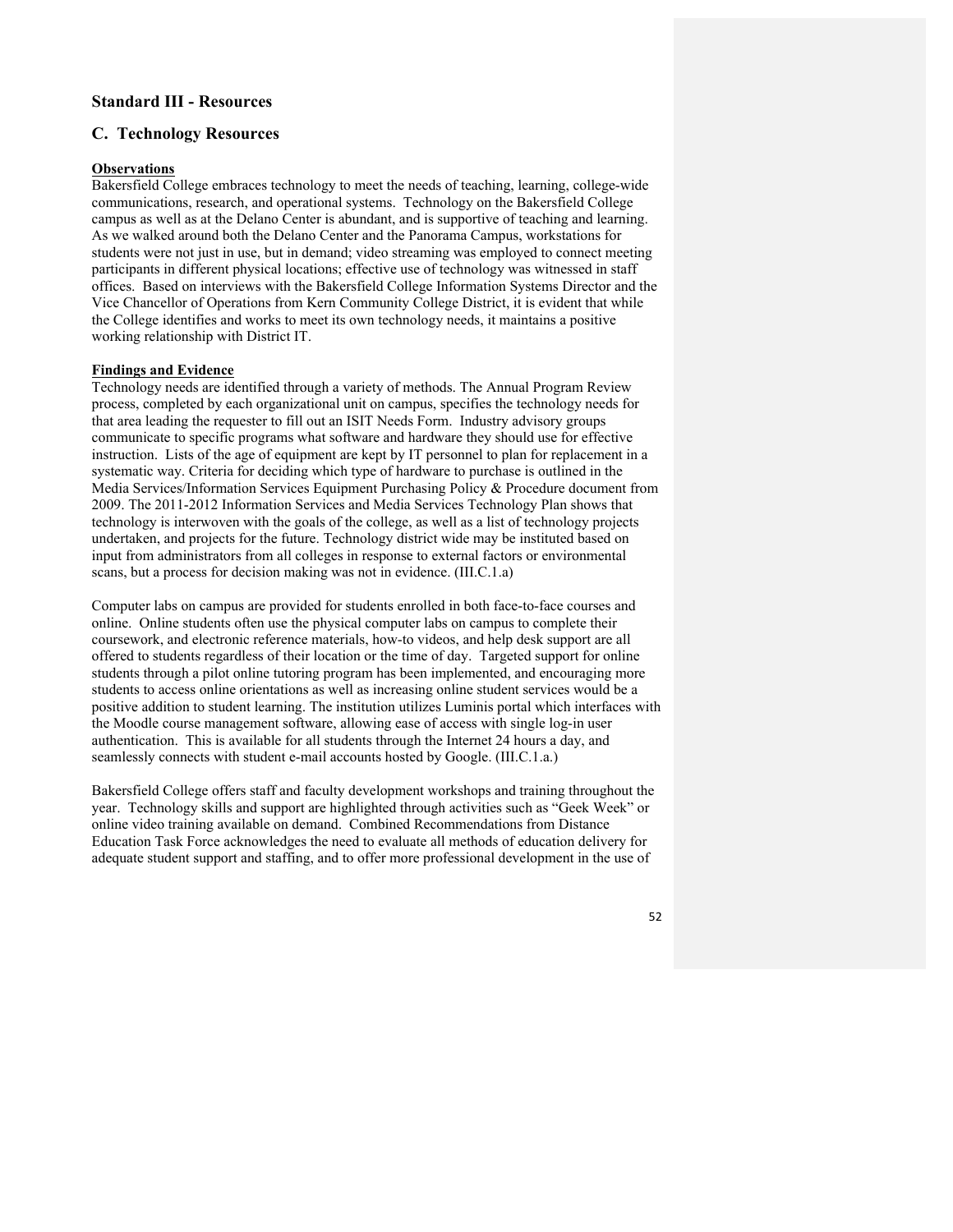instructional technology, particularly for distance education. This report made two major recommendations, the first is to create a new position of Faculty Director of Instructional Technology, and the second to create more targeted support for online students through an online orientation and an online student signal alert program, which would show students as they log on if they are in danger of failing a class. (III.C.1.a)

The IT committee tracks computers by age, with the stated goal of replacement every three to five years. According to the Self Study there are over 2,500 computers between the Delano Center and the Panorama Campus. The Lab Computer Age as Of 4-14-2011 document lists 40 percent of these machines and Faculty Staff Desktop and Laptops 2012-13 lists another 32 percent. The ISIT AV Equipment Plans 2012-13 tracking document shows IT's plan to systematically upgrade and support both hardware and software needs on campus. (III.C.1.d.)

A technology survey of faculty and staff in October, 2011, indicates that the majority is satisfied with the technology infrastructure, finding it up to date and well maintained. A follow up survey conducted in January, 2012 attempted to clearly identify technology needs not being met. Participants, asked to identify themselves, received a personal visit from an IT representative who assessed the nature of the issue and took steps to resolve it. (III.C.1.a, III.C.1.b, III.C.2)

From the Information Systems and Instructional Technology (ISIT) Goals for 2011-2012 the top two goals are also the new faculty position and the student signal alert program. In the ISIT Spring 12 Report, these two goals had not been realized. Budget constraints are cited as the limiting factor. (III.C.1.c)

Some technology is added without a formal process or plan. Challenges inherent in supporting technology that specific programs acquire through grant funding or from external entities, for example Allied Health. A new degree audit software program is planned district wide. This program will be available for all colleges and will enable counselors and students easy access to an inventory of courses which they have completed and courses still required to earn various degrees. The product itself may do a wonderful job of enhancing student success, but there was no evidence of a linkage between strategic planning, future planning, program reviews, or budgeting. (III.C.1.c)

Technology needs are analyzed by individual programs on campus, and the method for integrating planning for the institution and planning for technology resources is apparent. Each program completes an Annual Program Review, which includes a check box if the review includes a request for technology resources. Since it is not always possible to replace all computers as quickly as desired, the campus utilizes a "push down" practice when replacing computers. This allows recently replaced computers from labs to be placed on individual desktops. This practice is being reevaluated with the realization that in order to better meet institutional needs certain staff require more up to technology resources to complete their work than others. Until a new process is codified, the IT personnel are responding to needs as they are notified individually. Assess technology resources and usability across the campus in order to reduce underutilized or out of date equipment and allocate resources effectively. (III.C.1.c)

53